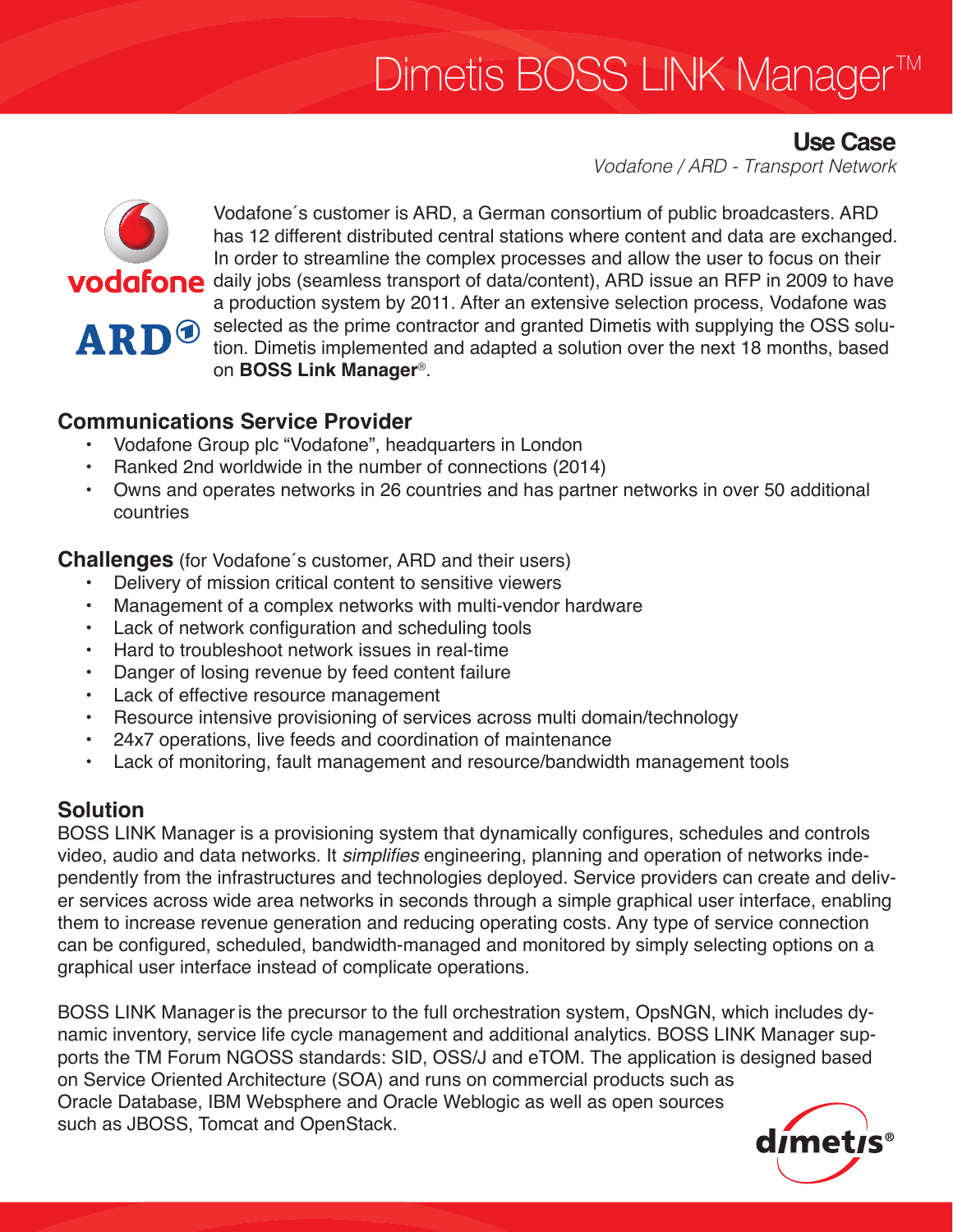

The user clients are based on Web 2.0/Ajax, reducing the maintenance effort for the system. With its NGOSS components, multiple instances of the same component can be started and deployed separately, making BLM a very scalable solution.

BOSS LINK Manager features:

- Network configuration Sites, nodes, local loops & customers
- Scheduling Network routing, connection bookings & conflict resolution
- **Bandwidth management**
- • Monitoring & alarming
- Customer self-controlled OSS
- Support for point-to-point, point-to-multipoint, VPN for IP, Ethernet VLAN, VPLS and VLL QoS environments.
- Self-healing/protection schemas based on customer needs

BOSS LINK Manager can be deployed in multi-vendor networks because of its unique capability to interface to virtually any hardware through any of the commonly used interfaces, including SNMP, CORBA (Common Object Request Broker Architecture) and XML. Independently from the service that need to be transported and the technology used, BOSS LINK Manager can support point-to-point and point-to-multipoint configurations and provide automatic re-routing on path failures or in case of conflicts.